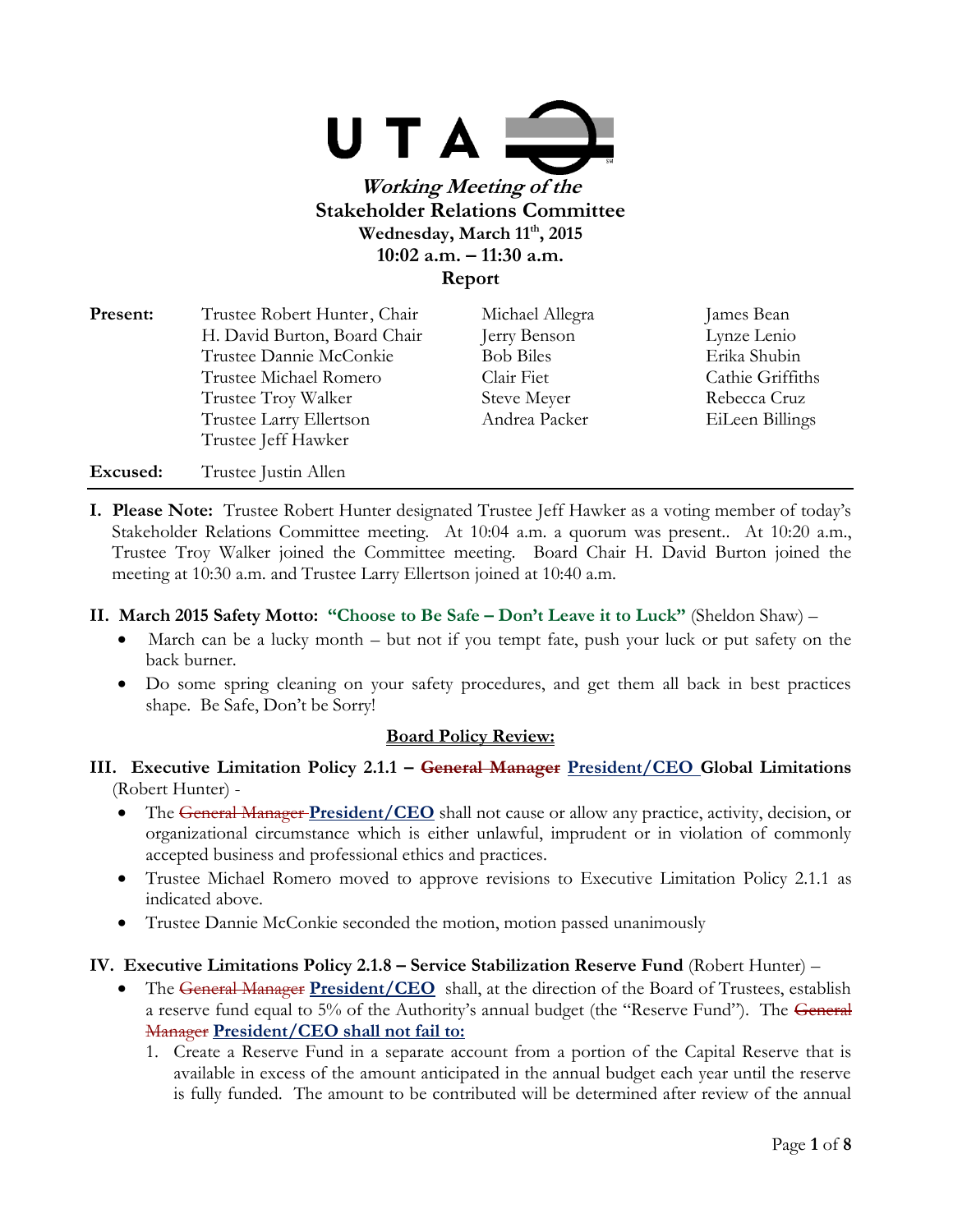budget results with the Board of Trustees with the goal of the Reserve Fund being fully funded**.** by December 31, 2013.

- 2. Report to the Board of Trustees' **Finance & Operations and** Planning and Development Committee**s** information as to the use of the Reserve Fund that will include the details concerning the extraordinary circumstances causing the revenue shortfall or cost overrun and indicating the amount and the budget year against which the funds are to be applied.
- 3. Use the Reserve Fund to preserve service levels when the Authority is facing a revenue shortfall or cost overrun due to extraordinary circumstances, such as an economic downturn or rapid rise in fuel prices or any combination of such events.
- 4. Transfer funds or use the Reserve Fund as he deems appropriate and necessary and do so without prior authorization of the Board of Trustees.
- 5. Replenish the Reserve Fund when it is used as provided for by this Policy.
- Trustee Michael Romero moved to approve revisions to Executive Limitation Policy 2.1.8 as indicated above.
- Trustee Dannie McConkie seconded the motion, motion passed unanimously.
- Trustee Larry Ellertson suggested that information should also be reported back to the Finance and Operations Committee,
- Trustee Troy Walker moved to reconsider Executive Limitations Policy 2.1.8 by including the Finance and Operations Committee as a group to report to.
- Trustee Michael Romero seconded the motion, motion passed unanimously.

# **V. Executive Limitations Policy 2.5.4 – Communication with Member Governing Councils** (Robert Hunter) –

- With respect to the governing councils comprising the **mayors,** city councils and county commissions **or county councils** included within the transit district (the "Governing Councils"), the General Manager, **President/CEO**, Assistant General Manager and/or General Counsel **or** designee, within a reasonable time following each legislative session, shall not fail to:  $\overleftrightarrow{v}$  offer to meet **report to** with each County Commission **local government official body** to discuss **regarding** perceived impact and/or effect(s) of enacted legislation on the County Commissions **local government** as it relates to the Authority, and to present updates, as applicable, to transit district equity analyses**.**; and (ii) offer to meet with, or cause their respective designee to meet with or otherwise advise through appropriate correspondence or other devices, each city council concerning the perceived impact and/or effects of enacted legislation on the city council as it relates to the Authority. In addition, the General Managers shall not:
	- 1. Fail to present the impacts and/or effect(s) of enacted legislation **o**n the Authority in a public meeting; and
	- 2. Fail to inform that Board regarding the communications with the Governing Councils; and
	- 3. Fail to invite such Board of Trustee members to participate in the processes described herein as determined by the President of the Board of Trustees.
- Trustee Dannie McConkie moved to approve revisions to Executive Limitation Policy 2.5.4 as indicated above.
- Trustee Michael Romero seconded the motion, motion passed unanimously.

#### **VI. Board Process Policy 4.3.2 – Media Relations** (Robert Hunter) -

 Utah Transit Authority Trustees recognize the importance of maintaining appropriate communication channels with the media. Board members ensure that communications with the media are directed to the appropriate party in that they: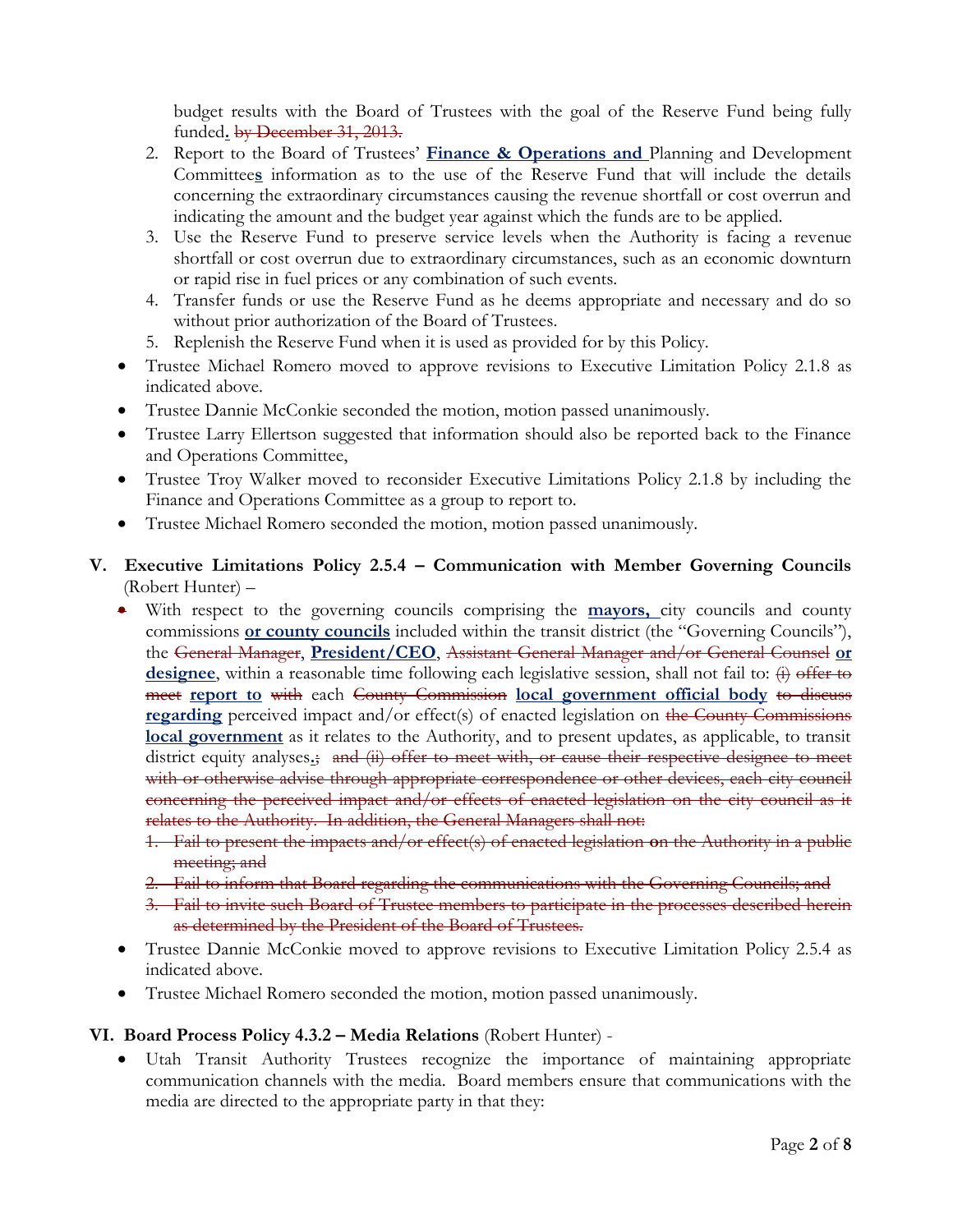- 1. Refer any member of the media to the President **Chair** of the Board, or in the President's **Chair's** absence, the Vice President **Chair**, for appropriate response related to Board policy issues;
- 2. Refer any member of the media to the Authority spokesperson for appropriate response to matters pertaining to the day-to-day operations of the Authority.
- 3. Refrain from initiating direct communications with media representatives on any Authority related matters.
- 4. Affirm policy as the position of the Board only when the Board as adopted policy.
- Trustee Dannie McConkie moved to approve revisions to Board Process Policy 4.3.2 as indicated above.
- Trustee Troy Walker seconded the motion, motion passed unanimously.

# **VII. Legislative Update** (Michael Allegra) -

- H.B. 362 Third Substitute: Transportation Infrastructure Funding, sponsored by Representative Johnny Anderson:
	- 1. Michael Allegra reported last Monday the House of Representatives voted in favor or HB362, third substitute – "Transportation Infrastructure Funding". This bill is sponsored by Representative Johnny Anderson and has both a gas tax and sales tax component.
	- 2. Under this bill, Utah's current 24.5 cent gas tax would be eliminated and replaced by a 10% sales tax based on \$2.45 per gallon of gasoline. The new gas tax would be revenue neutral for the first year; however, as the price of gasoline increases, the 10% tax would generate additional revenue. The tax would have a floor and ceiling (24.5 center and 40.0 cents per gallon equivalent. Transit will not receive any revenue from the gas tax.
	- 3. The second component of this bill is a local option sales tax. The bill authorizes counties to ask the voters in a general election to approve a quarter cent sales tax increase. If approved, the quarter cent would be divided .1 to cities, .1 to transit, and .05 to counties. Cities and counties are authorized to use their revenue for roads, active transportation and transit. If no transit system operates within a city or county that approves the quarter cent, then it would be divided .1 to cities and .15 to counties.
	- 4. Although HB362 has passed the House, it still must be approved by the Senate before the 2015 Legislative Session ends on Thursday night, March  $12<sup>th</sup>$ , 2015. Some Senate officials expressed that many people do not want to pay additional sales tax for transit. They feel that transit users should pay for transit.
- S.B. 249: TRAX Crossing Bars Operations Amendments, sponsored by Senator Scott K. Jenkins (bill passed on March 11, 2015):
	- 1. This bill modifies the Traffic Code by amending provisions related to railroad crossings.
	- 2. This bill amends provisions related to stopping a vehicle at a railroad grade crossing.
	- 3. UTA's Legal Department indicated that our Police Department should proceed to give tickets and enforce the legal obligation of vehicles to not cross over tracks when lights are flashing, even when crossing arms are up. The bill provided for what is referred to in the law as an "affirmative defense". That means that once a person gets a ticket the burden shifts to the person receiving the ticket. That person can then raise an "affirmative defense" to the ticket if they can prove all of the elements provided in the statute (must stop, safe, etc). The burden is on the ticketed person to prove up the elements of the affirmative defense. This does not mean that UTA should stop giving tickets or change in any way what we do now. The statute still makes it an offense to Cross against flashing lights, it merely provides an affirmative defense if all elements of the defense are established by the ticketed person.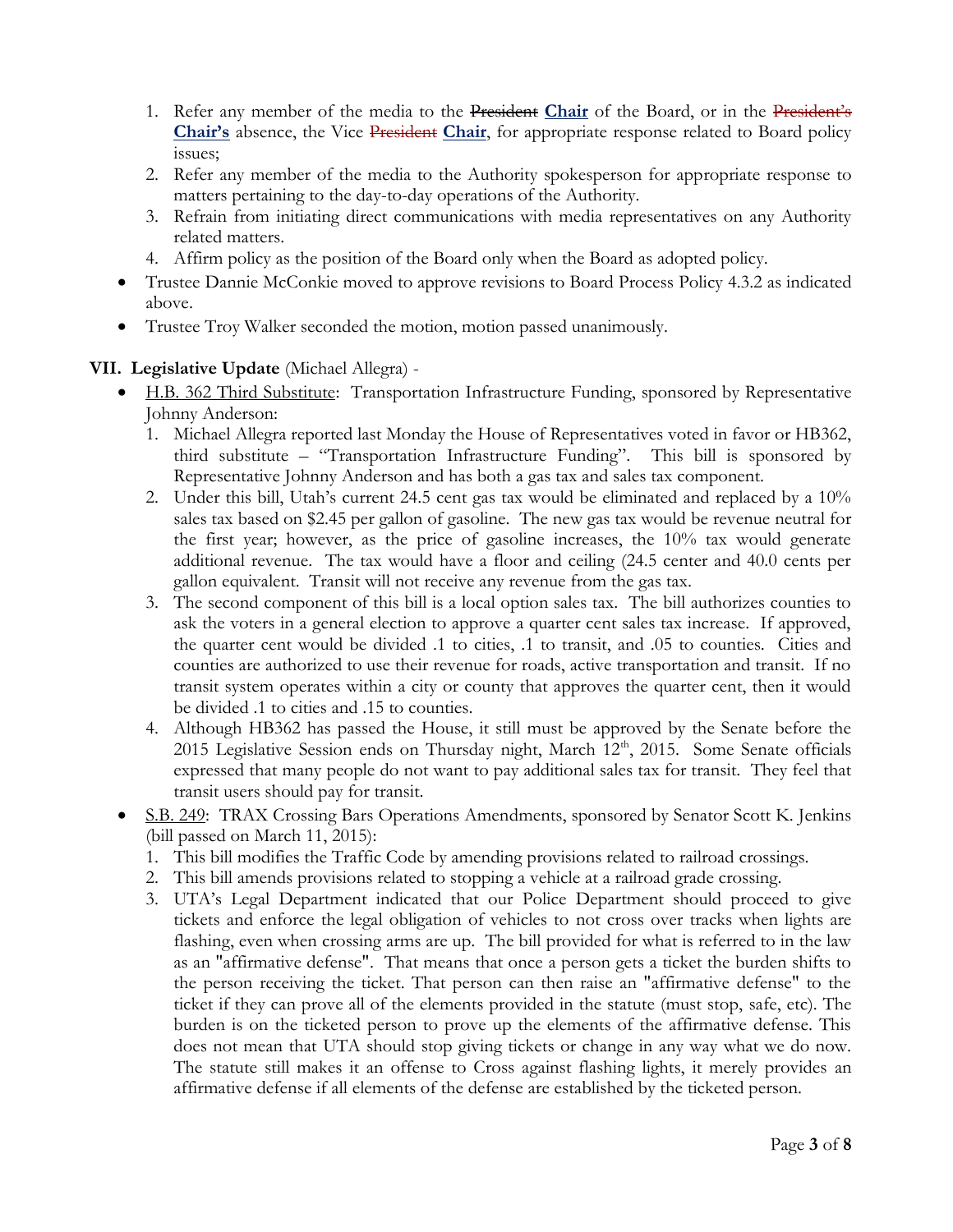- H.B. 0079 First Substitute: Safety Belt Law Amendments, sponsored by Representative Lee B. Perry (passed on March  $10^{th}$ ,  $2015$ ):
	- 1. This bill modifies the Traffic Code by amending provisions relating to safety belt.
	- 2. A state of local law enforcement officer enforce the safety belt restraint requirement as a primary action.
	- 3. The operator of a motor vehicle operated on a highway is required to wear a properly adjusted and fastened safety belt.
	- 4. The vehicle operator is required to provide for the protection of each person younger than eight years of age by using a child restraint device to restrain each person in a manner prescribed by the manufacturer.
	- 5. The vehicle operator is required to provide protection of each person eight years of age up to sixteen years of age by securing, or causing to be secured, a properly adjusted and fastened safety belt on each person.

# **VIII. February Social Media Summary** (Lynze Lenio and Andrea Packer) -

- During February, social media focus on:
	- 1. Informing riders about improvements at 100 bus stops. The goal for these improvements is to make the stops more convenient and assessable to the public in general and especially for people with disabilities.
	- 2. Riders were requested to give feedback to UTA regarding which shelters they would like improved in the future.
	- 3. Announcing ridership growth. UTA's ridership has double since 1999. The Authority experiences more than one-million boardings per year.
	- 4. Alerting the public to our new paratransit electrification project. This is a research project to implement a system that will allow the air conditioning and lights to stay on without running the van's engine and using additional fuel.
	- 5. Recently the Marketing Staff traveled to Provo City and conducted a promotional to encourage people to use FarePay cards. Fifty FarePay cards loaded with \$5.00 each were given away to the public at the Provo Food Truck Round-up. This event was promoted on Social Media and the public was invited to attend. UTA had a bus onsite that was available to tour, have their photo taken in front of the bus, learn more about FarePay and receive their card. System maps and schedules were also handed out to event attendees. The FarePay 20% discount has been extended until June  $30<sup>th</sup>$ , 2015.
	- 6. Featuring James Hiseman, one of UTA's "most-loved" operators for Valentine's Day. Mr. Hiseman received more customer commendations during 2014 than any other bus, TRAX or FrontRunner operator. Riders took the time to call and email us with comments like "He makes customers feel delighted to be there," "His upbeat attitude is contagious," and "It wasn't just another ride home. When I left, I had a smile on my face". It is easy to see why James is so loved. He approaches every day with a great attitude and a sense of humor. He makes a point to greet every rider, and says that a simple hello and a smile can sometimes turn someone's day around. He's not afraid to share a joke or two to make his passengers laugh. When an elderly person approaches his bus, he uses the adjustable suspension system to lower the bus and make it easier to board. He lives by his motto, "Life's too short not to have a sense of humor," and by his grandpa's favorite saying, "You make the day, don't let the day make you."
- February Twitter Follower Growth: During February, UTA saw an increase of 682 followers for a total of 14,354.
- Most Popular Twitter Links for February: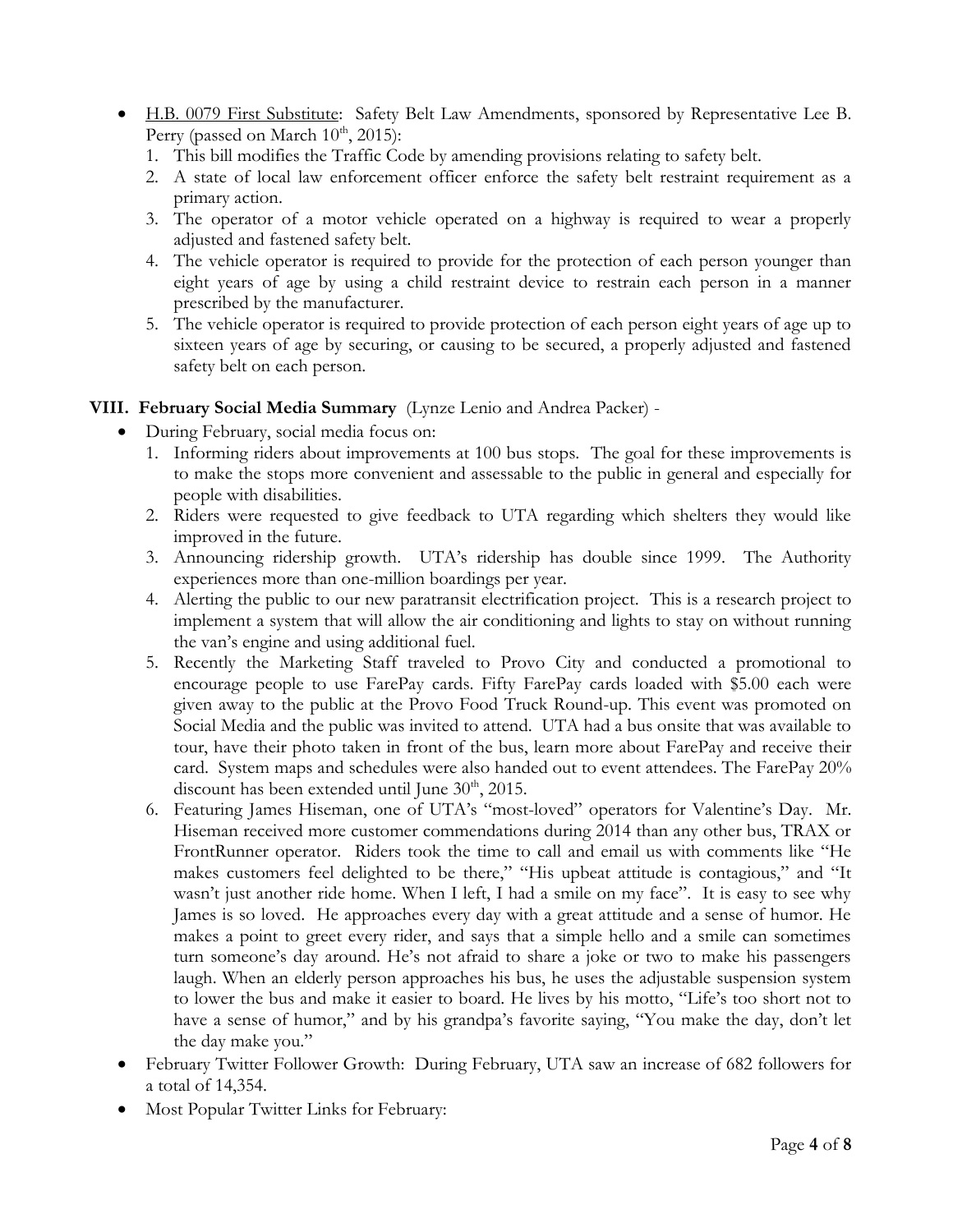- 1. February 18<sup>th</sup>; Community advisory committee notice (236 clicks)
- 2. February  $13^{th}$ : Most-loved bus operator (58 clicks)
- 3. February 3rd: Bus-stop improvements (56 clicks)
- 4. February  $11^{th}$ ; Flex routes explained (42 clicks)
- 5. February  $4<sup>th</sup>$ : Wasatch Front is the new Silicon Valley, by New Yorker (42 clicks)
- Facebook Growth: UTA gained forty-seven (47) new Facebook followers during February, for a total of 9,212.
- Top Five (5) Facebook Posts:
	- 1. February  $4^{\text{th}}$ : New Yorker calls Utah new Silicone Valley (2.3K reached; 77 likes, comments or shares).
	- 2. February  $18<sup>th</sup>$ : Call for community advisory board participants (1.5K reached; 72 likes, comments or shares).
	- 3. February  $13<sup>th</sup>$ : Most-loved bus operator  $(1.1K$  reached; 60 likes, comments or shares).
	- 4. February 3<sup>rd</sup>: UTA adds new bus stop (1.1K reached; 47 likes, comments or shares).
	- 5. February 26<sup>th</sup>: 45<sup>th</sup> anniversary announcement (1.0K reached; 73 likes, comments or shares).
- March 3rd, 2015 TRAX on TRAX Incident Response:
	- 1. UTA staff received and answered 200 Tweets. Most rider responses were positive.
	- 2. Seven alerts and updates were sent, i.e.:
		- a. TRAX Alert: Incident between Millcreek and Central Point blocking rails. Expect major delays. Bus Bridge to be initiated.
		- b. TRAX Update: Bus Bridge from Ball Park servicing River Trail and Millcreek station.
		- c. Staff was present at Downtown Central and Murray stations to inform riders to board FrontLines.

## **IX. UTA's Service Restoration Process** (Jerry Benson) -

- Jerry Benson and staff are currently working on the details involved in the process of restoring transit service after an incident.
- Staff is currently working on several fronts to reduce the number of service interruptions:
	- a. Reduce the number of service interruptions. Lately there has been a significant reduction on both TRAX and FrontRunner, especially involving self-inflected service interruptions. This process involves signal switches, vehicle issues, and things that are not self-inflected.
	- b. Re-configuring traffic lanes to eliminate conflict.
	- c. Improving grade crossings.
- The Service Restoration process worked very well during UTA's train on train incident earlier this month.
- This process involves technology. Therefore, a new radio communications system that allows responding staff to share an incident channel. This allows authorized staff to communication with UTA's police officer, Customer Service, Rail, Bus, and people in the field all at the same time. Have the ability to communicate back and forth and share information has been extremely beneficial.
- Service Restoration involves pulling resources across the organization. Operators, mechanics, vehicles, etc, are deployed from everywhere possible to help get riders where they need to be and to restore service.
- **Action Item: Jerry Benson stated that process is continually being refined and improved. The Operations will continue to meet and work with other responding departments:**
	- 1. Customer Service
	- 2. Social Media
	- 3. Police Officers
- 4. Rail and Bus Supervisors
- 5. Train Hosts
- 6. Operators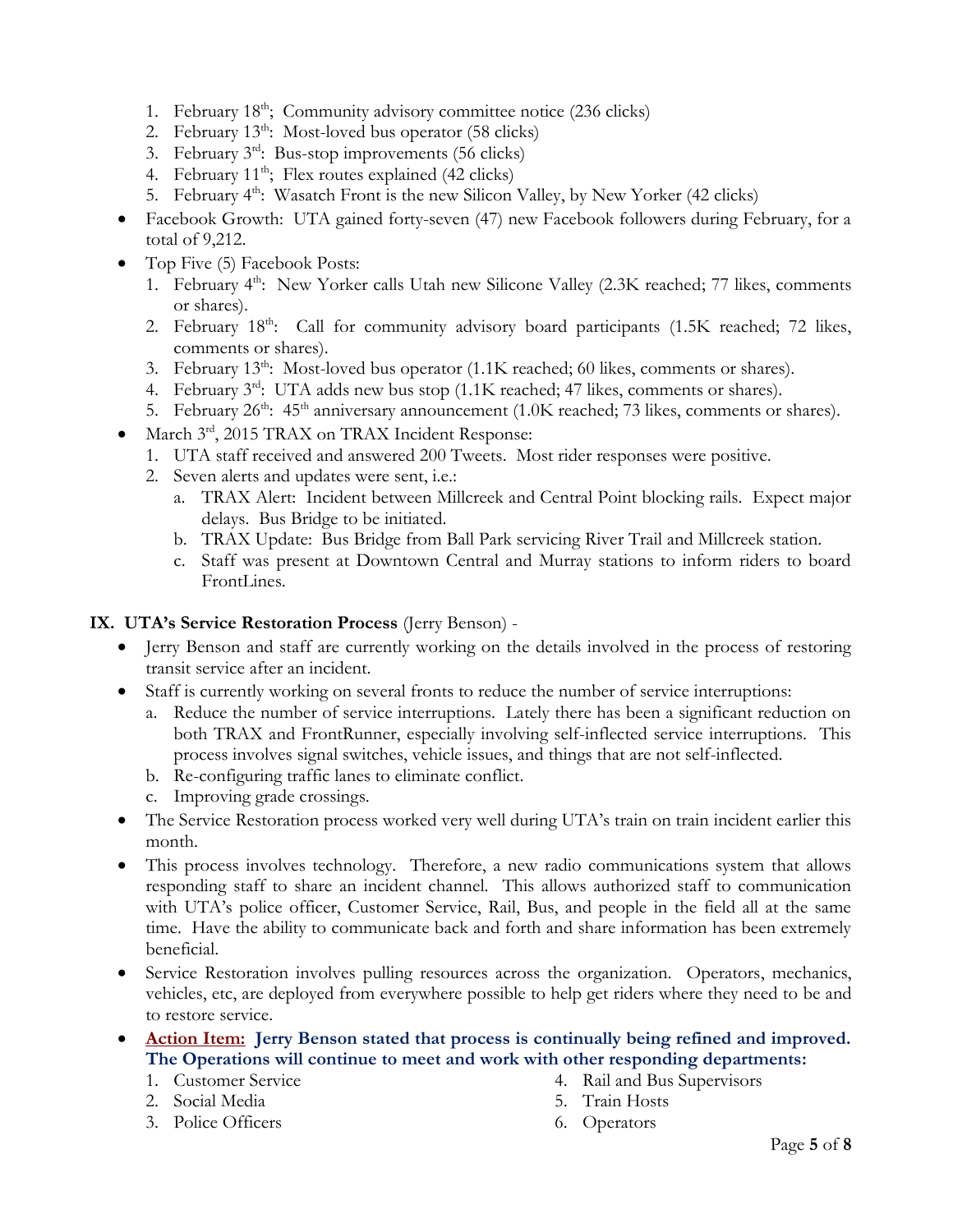**Action Item: Jerry will report back to the Stakeholder Relations Committee on process made and procedures implemented regarding UTA's Service Restoration Process.**

## **X. Liaison, Conference and External Committee Reports** (Michael Allegra) –

- Executive Outreach Phase II: Michael Allegra reported that with more than 100 principal elected officials throughout the various cities and counties along the 140 miles that comprise UTA's transit district, establishing relationships can be a challenge. UTA executives are committed to increasing the frequency and quality of the agency's interactions with stakeholders and recently implemented a one-on-one executive outreach program. Executives and Board members have been assigned to each mayor and county official in the district, in order to enhance communication and establish a single, high-level point of contact for regular discussion about the planning and delivery of transportation services. UTA is preparing for Phase II of this Executive Outreach effort.
- APTA Legislative Conference: Michael Allegra reported that he attended the March  $8<sup>th</sup> 10<sup>th</sup>$ , 2015 APTA Legislative Conference in Washington, D.C.
	- 1. UTA attending staff participated in several important events.
	- 2. APTA recognized that the National League of Cities and Town were in Washington, D.C.
	- 3. Salt Lake's Unified Transportation Plan was also nationally recognized for the significant benefits this would bring to residents living along the Wasatch Front. Utah's business community and civic leaders have formed the Utah Transportation Coalition to encourage Utah's leaders to take a comprehensive approach to funding the Unified Plan during this legislative session by providing funding mechanisms for state highways, local roads and transit. Better mobility and better air quality will be the results. They all stand with legislators in making this important decision for Utah's future.
	- 4. This conference directs the transit industry's advocacy effort and legislative strategy to the United States Congress and Administration.
	- 5. APTA's ridership is currently higher than any other time in history.
	- 6. Public transportation leaders discussed issues affecting public transit and inter-city passenger rail. Speakers urged Congress to pass a long-term surface transportation bill.
	- 7. While in D.C., Michael Allegra reported that he met with Senator Orrin Hatch to discuss transportation issues concerning Utah.
- Stand Up for America Transportation Day on April  $9<sup>th</sup>$ , 2015 (Michael Allegra) -
	- 1. Media events will be held in as many American cities, suburbs, and rural communities as possible.
	- 2. Goal/Event Objectives: Highlight and strongly advocate for the need for a long-term, sustainable, and reliable federal transportation funding bill.
	- 3. Our nation needs to continually modernize and maintain its infrastructure to make the United States an attractive place for businesses to operate and for people to live. This requires collective action and sustained public investment in infrastructure notably at the federal level.
	- 4. The industry has made a strong case with Congress that the lack of a long-term federal funding bill results in tremendous uncertainty at the local level in terms of transportation project planning and it discourages private sector investment based on risks associated with no long-term funding commitment by the federal government.
- Joint UDOT/UTA Meeting: Just a reminder, the Utah Transportation Commission and UTA have a joint meeting scheduled on Wednesday, April 15<sup>th</sup>, 22015. This meeting is in response to the gathering with the UDOT Commission during 2014 where it was decided to continue these joint meetings on an on-going basis. UTA will be hosting this meeting from 11:30 a.m. until 2:00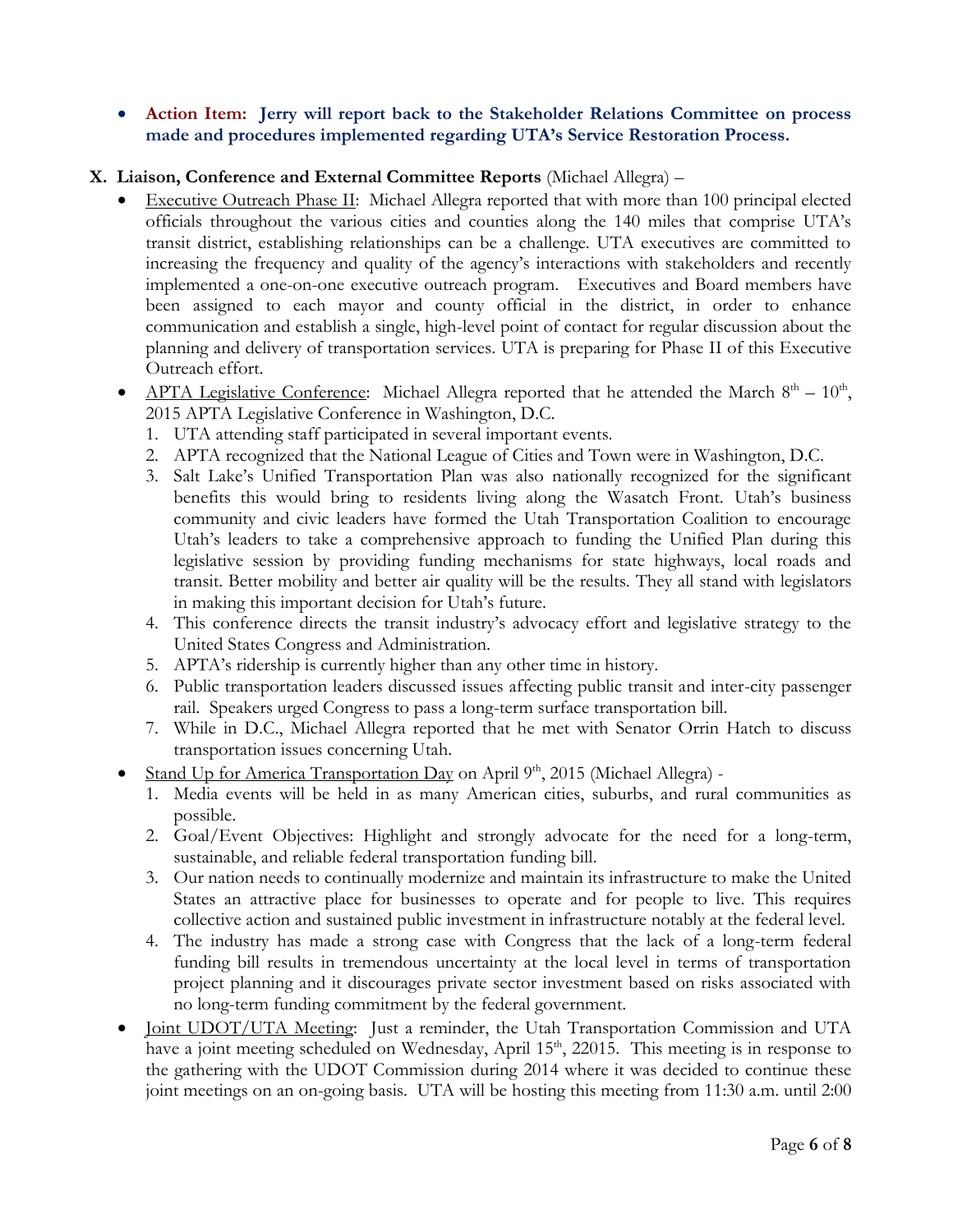p.m. in the Golden Spike Board Rooms. Lunch will be served prior to the meeting and a tour of the Central Bus Operations Facility has been scheduled after the meeting.

- APTA 2015 Rail Conference: Michael Allegra stated that UTA is working very hard to make this the best APTA Rail Conference ever held. This conference is scheduled for June  $21<sup>st</sup> -$  June  $24<sup>th</sup>$ at the Grand America Hotel in downtown Salt Lake City. Todd Provost is overseeing all aspects of this conference is reporting updates on a regular basis to the Corporate Staff each month. The International Rail Rodeo is scheduled for June  $17<sup>th</sup>$  through June  $21<sup>st</sup>$ , 2015. Enterprise Car Rental has agreed to have several cars available outside the Grand America for attendees who would like to visit places along the Wasatch Front that are outside the conference area. Also GreenBike has recently placed a station in the location of the Grand America.
- $\bullet$  Mountain Accord: If the March 16<sup>th</sup> deadline for commenting on the proposed Mountain Accord "blueprint" for the central Wasatch Mountains is extended, the final plans for the environmental studies and funding will be postponed for several months.
- APTA Rail Conference: UTA is hosting the 2015 APTA Rail Conference. Todd Provost is heading up the efforts for this significant event.
	- 1. Work on this conference is well underway, with January and February dedicated for the comprehensive preparations.
	- 2. Todd is working with a steering committee with colleagues Andrea Packer, Cherryl Beveridge and Cathie Griffiths. Additionally, there are several subcommittees tackling particular areas such as communications, convention activities, technical and other tours, and the rail rodeo.
	- 3. The Olympic Plaza and the University of Utah Rice-Eccles Stadium has have been reserved for the APTA Host Reception. The Olympic Legacy Group
	- 4. Regarding the June 22<sup>nd</sup> Opening Session: Utah Governor Gary Herbert, Former Senator Bob Bennett, Speaker of the House Greg Hughes, and Salt Lake City Mayor Ralph Becker have accepted speaking invitations.
	- 5. Host Forum: Steve Meyer will be presenting along with Carlos Braceras, Executive Director UDOT; and Andrew Gruber, Executive Director WFRC.
	- 6. Rail Rodeo is scheduled at the Jordan River Service Center for June  $18<sup>th</sup>$  through June  $20<sup>th</sup>$ . Teams, maintenance and operations, from all over America will be competing in this event. This event tests knowledge, safety, professionalism, customer service and driving abilities. The International Rodeo Committee will be back in March to confer with UTA.
	- 7. The local rodeo will be held on Sunday, June  $20<sup>th</sup>$ . The two UTA contestants for this rodeo have already been selected.
	- 8. On Friday, June 19<sup>th</sup>, Cherryl Beveridge will oversee a Community Service Program. APTA has been invited to participate.
	- 9. Technical Tours are scheduled for Tuesday, June  $23<sup>rd</sup>$  and Wednesday, June  $24<sup>th</sup>$ .
	- 10. The volunteer list will soon be finalized. This event will require at least 175 volunteers.
- Division of Workforce Services (DWS): Michael Allegra stated that Jon Pierpont from DWS has requested that UTA take the low-income monthly pass back to \$50.00. UTA has been researching how many passes have been sold through DWS over the past three years. This reduction is unlikely. The fare price is Board-approved at a 25% discount. UTA already gave them an additional year (2012) to ease the transition for their users, and it would create equity issues with other low-income riders who purchase the pass elsewhere and would pay the higher price.
- HIVE Pass: Michael Allegra indicated that the HIVE program worked; however, some revisions have been required. Under the new proposal, Hive Passes would be available on a month-tomonth basis, or for multiple months at a time, for \$42 per month (a 50 percent discount from the UTA standard monthly pass) with unlimited access to all UTA TRAX and regular commuter bus